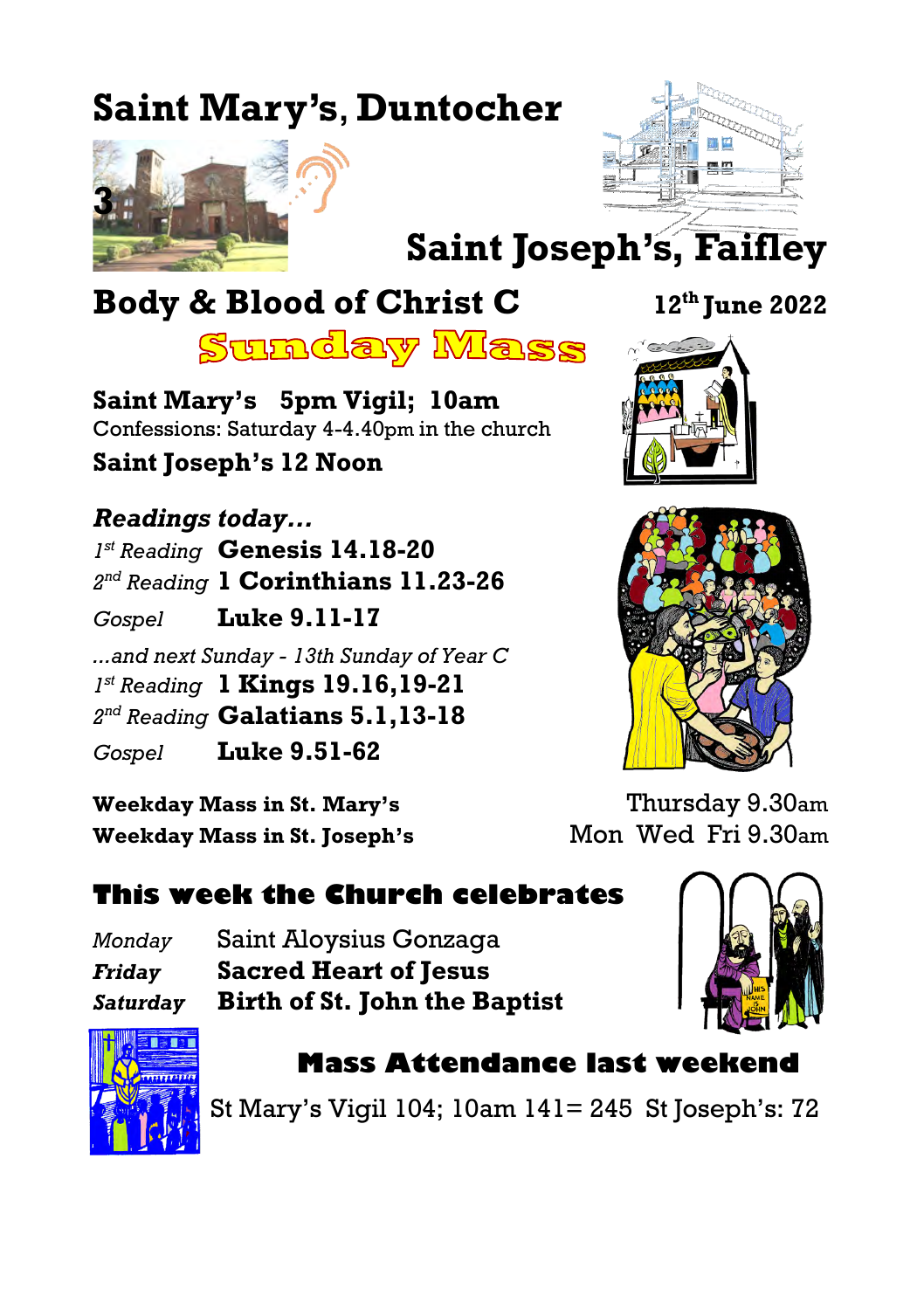### **Thank you for your generosity** *To support us and reduce cash handling by our volunteers, you can pay through your bank to:* Royal Bank of Scotland Sort Code for all …. .........................831710 **St Mary's Parish ……………........................** Account 00253583 **St Mary's Building Fund (2nd Collection)…..**.. Account 00254571 **St Joseph's Parish ………….........................** Account 00253591 **Second Collections Today Parish\*** Next Sunday Peter's Pence **St Mary** *Gift Aid Collection Salesians Total* **1st**  $\text{\textsterling}0 \text{ \textsterling}706 \text{ \textsterling}0 \text{ \textsterling}706$ **2nd\*** £0 £445 £0 £445 **St Joseph**  $\text{\textsterling}0$   $\text{\textsterling}554$   $\text{\textsterling}112$   $\text{\textsterling}0$ **Thank You £ The Bottom Line £** *for your ongoing support… Donations & intentions through the door need a note to tell us what they are for.*

## **Holy Hour for the Feast of the Sacred Heart**

Wednesday at 7pm in St Mary's with Eucharistic Adoration music, reflection and prayer led by Deacon John.

## **Children's Liturgy**

It is hoped to restart this again in September in both parishes. Please contact Fr. Paul if you would be willing to help, subject to all safeguarding documents being in place.



## **Outbreak of Dry Rot**

Hopefully, the work will be completed this week